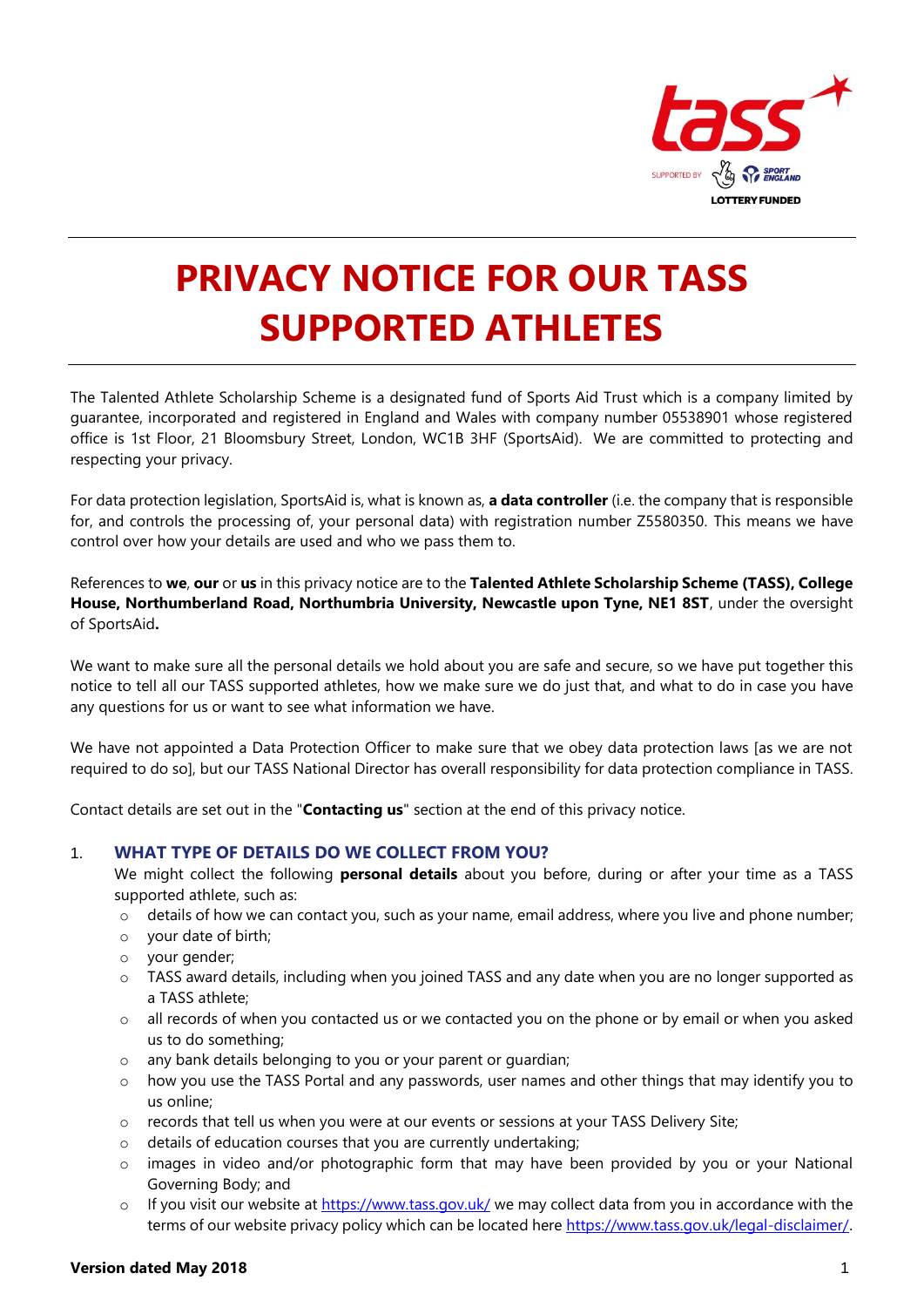# 2. **SPECIAL INFORMATION**

We may also hold and use what is called "**special information**" such as your race or ethnicity, and any information about your health such as any injuries you have/have had. In the table below, where we use this **special information** you will see this symbol **\*** and we will only use it if we have a really good reason to do so such as:

- $\circ$  if it is in the interests of the public and we have a lawful reason to use it:
- o we need it to help us with a legal case we are involved in;
- o certain laws allow us to use it; or
- o you have told us you are happy for us to use it.

In the table below we refer to these as the "**special reasons**".

## 3. **WHERE DO WE GET THIS INFORMATION FROM?**

We will normally collect personal information about you when you first complete your nomination on the TASS Portal to set up your award at *https://portal.tass.gov.uk/* to become a TASS supported athlete*,* or when you want to talk to us on the phone, by e-mail or in some other way.

We also may collect details about you from your National Governing Body, who will nominate you to receive TASS support. They may have included information regarding other support services.

## 4. **HOW DO WE USE YOUR INFORMATION?**

| What do we use your<br>information for?                                                                                                                                                                                                                                                                      | What type of information do<br>we use?                                                                         | What reason do we have to use it (this<br>is the boring legal bit)                                                                                 |
|--------------------------------------------------------------------------------------------------------------------------------------------------------------------------------------------------------------------------------------------------------------------------------------------------------------|----------------------------------------------------------------------------------------------------------------|----------------------------------------------------------------------------------------------------------------------------------------------------|
| To make sure your TASS<br>support runs smoothly and we<br>can provide the very best<br>service for you.                                                                                                                                                                                                      | All contact and award details,<br>any chats we have had, and<br>details of TASS sessions you<br>have attended. | We need all this information to make sure<br>we (and our TASS Delivery Sites) do an<br>excellent job in managing your support<br>services for you. |
| To provide you with any TASS<br>kit or other services as part of<br>your TASS award from us.                                                                                                                                                                                                                 | All contact and award details.                                                                                 | We need all this information to make sure<br>you get the kit and services as part of your<br>TASS award.                                           |
| To issue the payment of your<br>athlete personal award (if<br>applicable)                                                                                                                                                                                                                                    | All contact, award and bank<br>account details and details of<br>any payments we make.                         | We need all this information so that we<br>can make your athlete award payments to<br>you.                                                         |
| To send you information which<br>we think you might find<br>interesting based on you being<br>a talented student-athlete, such<br>as newsletter items with<br>updates, upcoming<br>competitions and events we are<br>running, offers and discounts<br>and any updates regarding your<br><b>TASS support.</b> | All contact and award details.                                                                                 | We need all this information to make sure<br>we (and our TASS Delivery Sites) do an<br>excellent job in managing your support<br>services for you. |
| To send you other information<br>which you have asked us to<br>send to you.                                                                                                                                                                                                                                  | All contact and membership<br>details and your requests for<br>information.                                    | Only where you have asked us for specific<br>information.                                                                                          |
| To help you if you have a<br>question or you are not happy<br>with something we have done.                                                                                                                                                                                                                   | Contact details and any chats<br>we have had.                                                                  | It is in our interests to make sure we deal<br>with any issues you have quickly.                                                                   |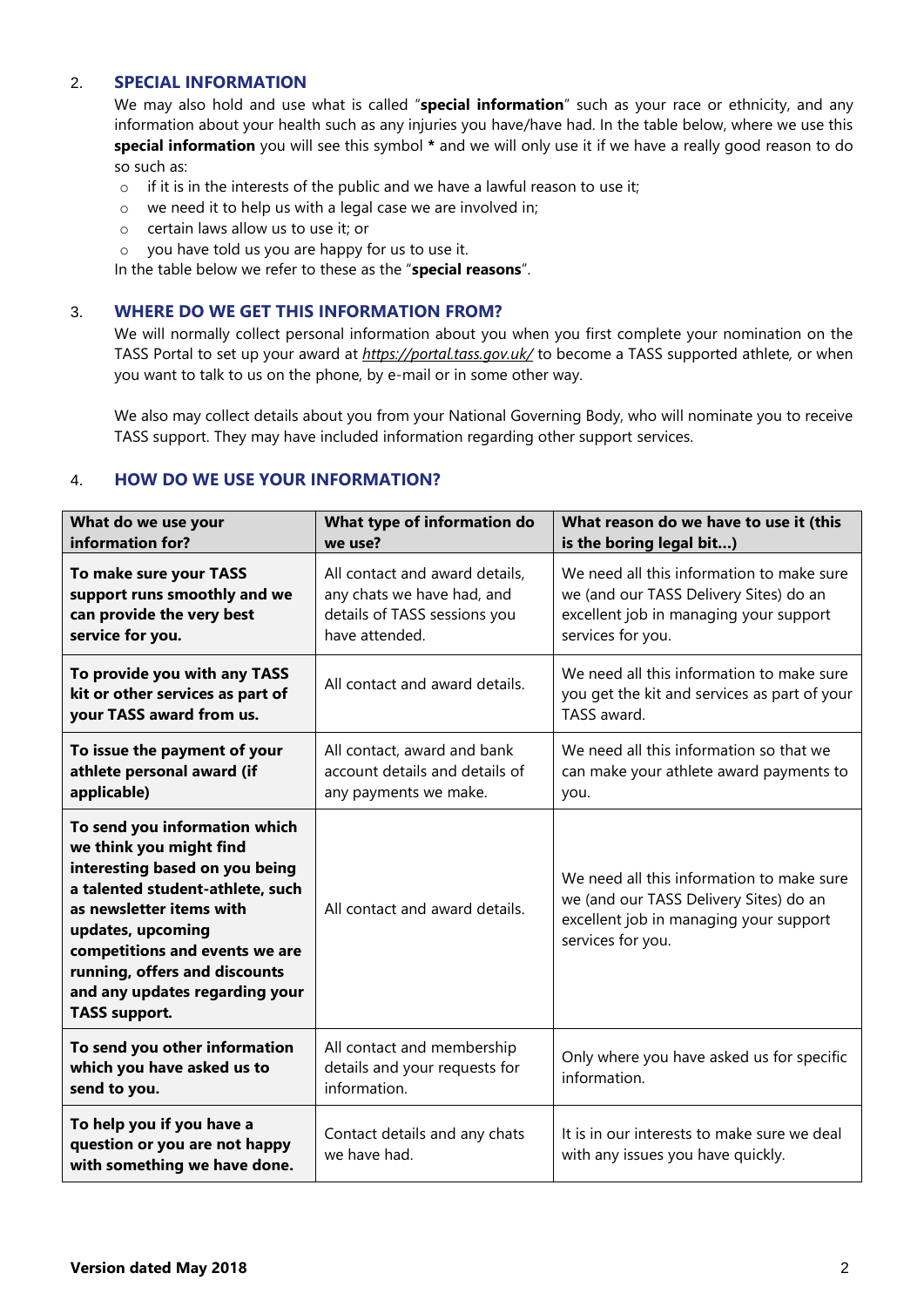| We will keep all your details on<br>our files.                                                                                                                    | All your personal details.                                                                                                                                                                                 | It is in our interests to hold your details on<br>file so we can deal with any issues with<br>your TASS support and to make sure we<br>do an excellent job in managing your<br>services. Sometimes we may have to keep<br>your details because the law tells us we<br>have to.<br>If we use any 'special information', we<br>will only do so based on one of the<br>'special reasons' we talked about above.<br>When required we will seek to obtain your<br>consent to do so. |
|-------------------------------------------------------------------------------------------------------------------------------------------------------------------|------------------------------------------------------------------------------------------------------------------------------------------------------------------------------------------------------------|--------------------------------------------------------------------------------------------------------------------------------------------------------------------------------------------------------------------------------------------------------------------------------------------------------------------------------------------------------------------------------------------------------------------------------------------------------------------------------|
| To protect our IT systems.                                                                                                                                        | Details about how you use the<br>TASS Portal.                                                                                                                                                              | It is in our interests to make sure that our<br>IT systems are safe and secure for all staff,<br>practitioners and student-athletes<br>(including you) to use.                                                                                                                                                                                                                                                                                                                 |
| To promote the activity of TASS                                                                                                                                   | Any photos or videos of you.                                                                                                                                                                               | Only where you have told us you are<br>happy for us to use our photos.                                                                                                                                                                                                                                                                                                                                                                                                         |
| We will use your details to<br>assess your performance and to<br>find out what else we can do to<br>help you improve your<br>development and training with<br>us. | Details about your performance<br>and the sessions you have<br>attended.<br>We might also hold details<br>about your health*, if you have<br>received treatment through the<br><b>TASS Medical Scheme.</b> | We need all this information to make sure<br>we do an excellent job in managing your<br>dual career development.<br>If we use any information about your<br>health, we will only do so based on one of<br>the 'special reasons' we talked about<br>above.                                                                                                                                                                                                                      |
| To make decisions about your<br>development through any<br>development programme you<br>are registered.                                                           | Details about your performance<br>and the events or competitions<br>you have attended.<br>We might also hold details<br>about your health and any club<br>membership.                                      | We need all this information to make sure<br>we do an excellent job in managing your<br>development through the performance<br>programme.<br>If we use any information about your<br>health, we will only do so based on one of<br>the 'special reasons' we talked about<br>above.                                                                                                                                                                                             |
| To and keep track of any events<br>and competitions you attend.                                                                                                   | Details about your performance<br>(but we won't use any 'special<br>information') and the events<br>or competitions you have<br>attended.                                                                  | We need all this information to make sure<br>we do an excellent job in managing your<br>development through the performance<br>programme.<br>We also like to celebrate the successes of<br>TASS athletes, but we will only do this if<br>we have your consent.                                                                                                                                                                                                                 |
| To put together all the<br>information we need in case<br>there are any disciplinary or<br>other issues with your TASS<br>award.                                  | All your personal details.                                                                                                                                                                                 | It is in our interests to make sure we<br>provide you and others like you with a<br>safe and fair dual career environment in<br>which to develop.<br>If we use any 'special information', we<br>will only do so based on one of the<br>'special reasons' we talked about above.                                                                                                                                                                                                |
| To assess whether you are the<br>right person to receive a TASS<br>award.                                                                                         | Any details we have on file to<br>assess whether you are the right<br>person to receive a TASS award.                                                                                                      | We need all this information to make sure<br>you meet the criteria to receive a TASS<br>award.                                                                                                                                                                                                                                                                                                                                                                                 |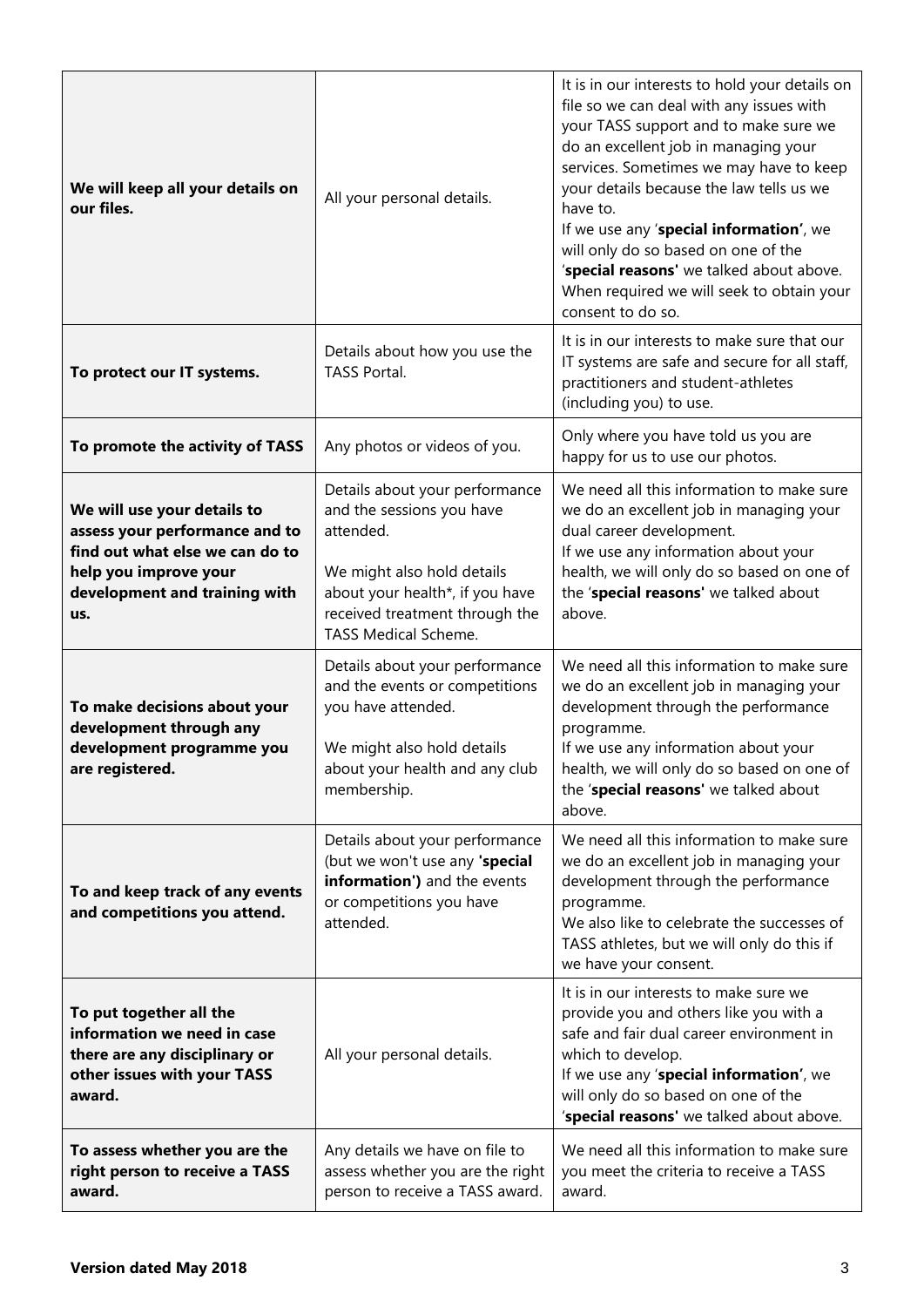| To make sure we are fairly<br>offering opportunities to<br>everyone. | Name, your birthday, gender,<br>information about your race or<br>ethnicity*, health and medical<br>information* and<br>performance data. | It is in our interests to make sure we<br>provide you and others like you with the<br>same opportunity to get into sport no<br>matter who you are and where you come<br>from.<br>This information will usually be |
|----------------------------------------------------------------------|-------------------------------------------------------------------------------------------------------------------------------------------|-------------------------------------------------------------------------------------------------------------------------------------------------------------------------------------------------------------------|
|                                                                      |                                                                                                                                           | anonymised and only used for reporting<br>purposes to Sport England.<br>If we use any 'special information', we<br>will only do so based on one of the<br>'special reasons' we talked about above.                |

For some of your personal information you will have a legal, contractual or other requirement or obligation for you to provide us with your personal information. If you do not provide us with the requested personal information we may not be able to admit you as a TASS supported athlete or we may not be able to properly perform our contract with you or comply with legal obligations and we may have to terminate your position as a TASS support athlete. For other personal information you may not be under an obligation to provide it to us, but if you do not provide it then we may not be able to properly perform our contract with you.

Where you have given us your consent to use your personal information in a particular manner, you have the right to withdraw this consent at any time, which you may do by contacting us as described in the "Contacting us" section below.

Please note however that the withdrawal of your consent will not affect any use of the data made before you withdrew your consent and we may still be entitled to hold and process the relevant personal information to the extent that we are entitled to do so on bases other than your consent. Withdrawing consent may also have the same effects as not providing the information in the first place, for example we may no longer be able to provide certain member benefits to you.

# 5. **HOW CAN YOU STOP US FROM MARKETING TO YOU?**

We will not be trying 'sell' you anything. However, sometimes we may wish to contact you by email to tell you about events / sessions / workshops we think you might like. We will only do this if you have told us you are happy to receive these messages and you can tell us to stop at any time by letting us know us at the TASS National Office. *Also look out for the link at the bottom of any messages we send you which will also put a stop to any messages.*

## 6. **WHO ELSE MAY USE YOUR DETAILS?**

We may send your details to others to help us run our organisation. These are:

- o **Anyone you have said you are happy for us to send your details to.**
- o **To your National Governing Body:** to help us to improve and keep an eye on developments in you sport.
- o **Organisations that provide services to you**: such as the TASS Delivery Sites and Health Partners (who administer the TASS Medical Scheme);
- o **The Government or our regulators**: in the unlikely event, where the law tells us to do so or to help them with any investigations.
- o **Police, law enforcement and security services**: in the unlikely event, to help them with any investigation, prevention of crime or matter of national security.

#### 7. **ARE YOUR DETAILS SAFE?**

We have put in place lots of security measures to make sure your details don't go missing or get used in a way they shouldn't be. We have a talented team of people working at TASS, who are trained to know how to use your details securely and will only use your details when and how we tell them to.

**Did you know that all 'data controllers' based in the European Union and the UK like us are subject to laws that make sure that your personal details are safe?** That is why we don't share your personal details to anyone outside of the UK and the European Union. If someone else is using your details because we have told them to, we will also make sure that we put measures in place with them to protect it.